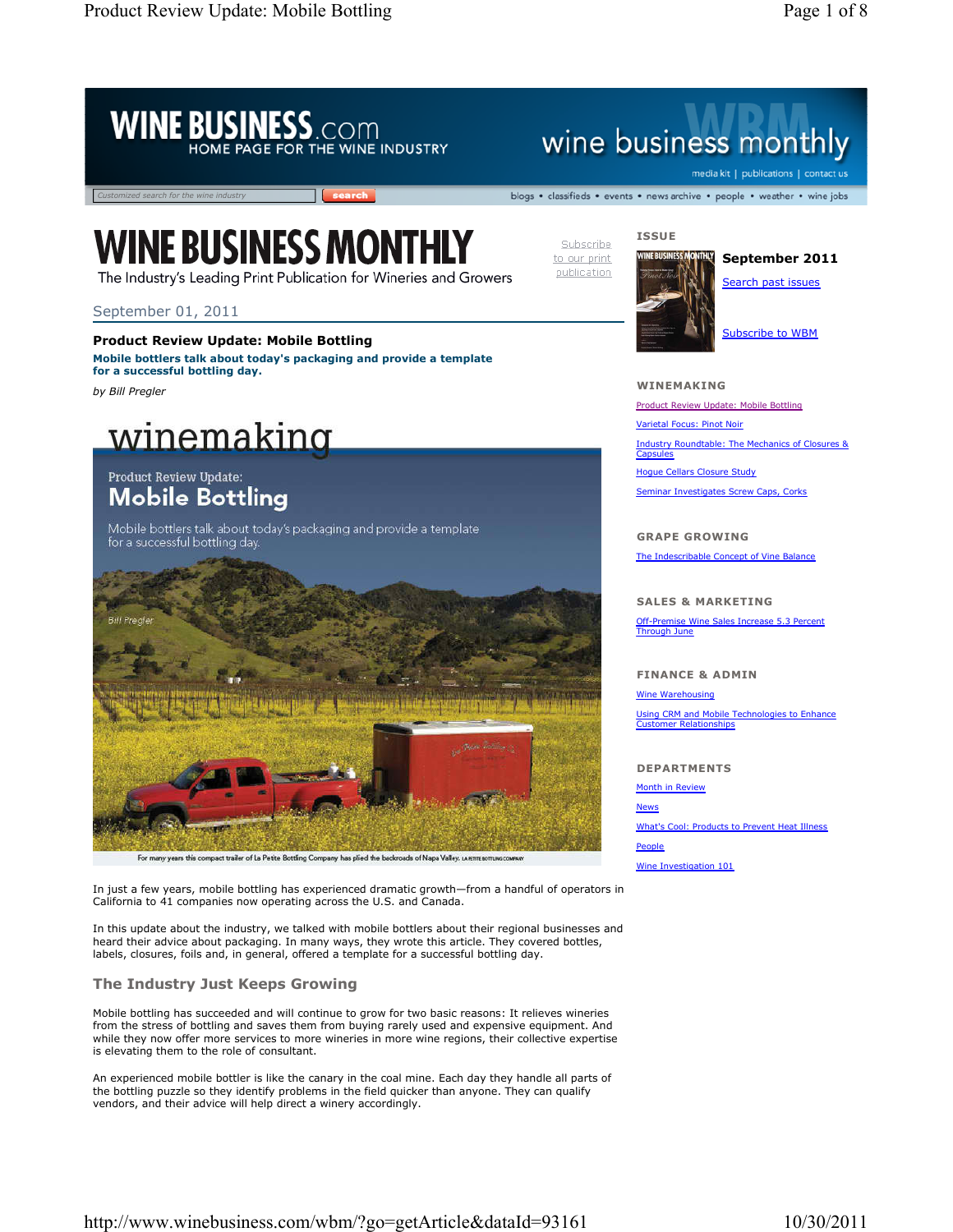#### Mobile Bottling Service Providers

| <b>Mobile Bottling Service Providers</b>    |                     |                                              |                            |              |            |            |               |                          |                 |                |                |               |          |               |                        |            |             |
|---------------------------------------------|---------------------|----------------------------------------------|----------------------------|--------------|------------|------------|---------------|--------------------------|-----------------|----------------|----------------|---------------|----------|---------------|------------------------|------------|-------------|
|                                             |                     |                                              |                            |              |            |            |               |                          |                 | Option Newsam  |                | On Board      |          |               |                        | 出          |             |
| <b>Company Name</b>                         | Phone:              | Web                                          | Region                     | Count/Pag    | Sense Cap  | Zuk        | <b>Lakel</b>  | Chee                     |                 |                | <b>Shapes</b>  | $r_{\rm max}$ | Phone:   | <b>Suites</b> | Case Christin          |            | Laura Cook  |
| <b>Artisan Medala Betting</b>               | V25/E20-6274        | <b>Yales</b>                                 | California:                | 714          | Fbis       | Ma         | P/S           | Yes.                     | Me              | No.            | $N_{\rm BH}$   | Yat           | $x = 5$  | 1.27          | Tage Cities            | File       | Mo.         |
| <b>Artes Buttling</b>                       | 255-495-5588        | www.articalisming.com                        | <b>British Culturation</b> | 1,200/1,000  | Test       | Mai        | 265           | Tel                      | 16              | $N_{\rm H}$    | Ver.           | Au            | Kia Ti   | $2 - 32962$   | Tajie                  | No.        | 564         |
| <b>AT Mobile Burning</b>                    | 201257-1727         | www.attribust                                | No. California             | 23000.000    | Tex        | Yes        | <b>PA</b>     | The                      | F6c             | $N_{\rm H}$    | Yes            | Wes           | ×        | 1.48          | Glue                   | Bo.        | Yes         |
| <b>Ray Aires Battling</b>                   | 436,686,1203        | wine has a sale (this anim                   | Cannot California          | $3 - 000$    | Thus.      | Mi.        | RS.           | 16                       | $^{16}$         | M.             | Yes            | Yes           |          | 8.38          | Tais                   | No.        | w           |
| <b>Nos Mone Bentley</b>                     | <b>SASSASSIAN</b>   | www.bloomsock.ching.com                      | <b>Vicinia</b>             | 1,350        | File       | ы          | <b>AS</b>     | No.                      | v.              | No             | Yes            | Ver.          | ٠        | $1 - 25$      | Table                  | Nex        | No.         |
| <b>Reutique Mobile Senting</b>              | 757-881-6814        | www.keykipaminialanting.com                  | No. California             | kee-         | Total      | Yes.       | ins.          | $\overline{\phantom{a}}$ | 360             | We             | Yu.            | ۷w            |          | $9 - 16$      | Tapa Glue              | No.        | $^{54+}$    |
| <b>Brove Battling</b>                       | 705-03-1800         | were brank office con-                       | No. Call /Owans            | 1300/2500    | The        | Yes.       | art.          | the                      | H <sub>0</sub>  | PAL            | AL.            | Ni            |          | $1 - 40$      | Ture                   | Fire       | Yes         |
| <b>Castual Custom Betting</b>               | 375-237-7414        | www.camadochmbotkap.com                      | Owego                      | 1,500(2,000) | Yes.       | hku.       | <b>INS</b>    | To a                     | Yes             | W-             | Yes            | Ver.          |          | $2 - 400$ kg  | Tale                   | No.        | 56          |
| <b>Castury Battling Co.</b>                 | AUT-447-2002        | www.camminating.com                          | Catheria                   | 1,500/3,000  | The        | Yes.       | <b>Fricha</b> | Yes                      | 364             | $N_{\rm Pl}$   | No.            | No.           |          | $5 - 48'$     | ties.                  | No.        | 560         |
| <b>Chimatel Moding</b>                      | 262-RL3-2222        | <b>Volume</b>                                | Culturea                   | Lateleg      | <b>NSA</b> | Aria.      | P/S-Che       | H <sub>0</sub>           | M.              | No.            | $\overline{a}$ | No.           |          | $1 - 26$      | Tip+                   | Pks        | 544         |
| <b>Else Inviting</b>                        | A05-227-2015        | men alfabetting ann                          | Control California         | 2,300        | Yes        | his        | P/S           | Tex                      | Yes             | No.            | Yas            | Yar           |          | $7 - 42$      | Taix                   | No.        | Tax         |
| <b>Ectate Building</b>                      | 202-RELIGIOS        | Venie                                        | No. California             | 1,500        | No         | <b>PAx</b> | <b>DS</b>     | No                       | N               | W.             | M.             | ۷m            |          | $1 - 45$      | <b>Gips To Winners</b> | No.        | No          |
| G.3 Muldie                                  | 206341-7706         | www.planterstom.com                          | Celturnia                  | 4,000        | Test       | Mc         | P/S           | Ties                     | Yu              | No             | Ver            | No            |          | 4.48/52       | Clus                   | Tax        | Yes         |
| <b>Halvey Buttley</b>                       | 205-495-1448        | www.halershatting com-                       | <b>Fox California</b>      | 2,600/5,800  | Yes.       | Mo         | P/S           | No.                      | Yue             | W              | Yes            | m             |          | $3 - 44775F$  | <b>Chief</b>           | No.        | Ma          |
| <b>Highland Collars</b>                     | 607-243-5297        | www.peterbiphlet.diafters.com                | <b>Tries York</b>          | 1,800        | Two        | Me         | P/S           | Yes                      | v.              | Yes.           | Vac            | v.            | ٠        | $1 - 40$      | <b>Give</b>            | <b>Too</b> | No          |
| <b>HA Country Cerkers</b>                   | XX68482327          | <b>SHAP</b>                                  | Terrari Childrenon         | 2001.006     | Test       | Yes.       | W.            | Vol.                     | The             | Var.           | Voice          | Wes           |          | 11.40         | Tapia                  | No.        | No.         |
| <b>Huster Buttling</b>                      | 95-459-7157         | wide humanities con-                         | <b>East Catado</b>         | 1,506        | Yes.       | m          | P/S           | Tues.                    | <b>You</b>      | W              | You            | N.            |          | $1 - 22$      | Ties                   | No.        | Yes         |
| <b>JAJEmbry</b>                             | 205.545.2004        | a briddebilda com                            | <b>Ric California</b>      | 7001308      | Yes        | Mr.        | m             | <b>Nat</b>               | u               | No             | Yu.            | ш             |          | $2 - 16730$   | <b>Tigis</b>           | Fe's       | Mo.         |
| <b>K Briting Company</b>                    | 005478-7234         | www.ichutting.com                            | Cannel California          | 2,200        | Text.      | ы.         | p.s.          | Ned                      | Ho.             | Yui            | Yu-            | Ver           | ٠        | $1 - 48'$     | Taiw                   | No.        | No.         |
| <b><i><u><b>Desirey Setting</b></u></i></b> | 747-K14-2002        | were pump bottling com-                      | No. California             | 2,000        | You        | Mi         | P/S-CA        | Tes                      | w               | W.             | Yes            | ы             |          | 1.4881        | <b>Chie</b>            | No.        | Yes         |
| La Petite Bettling                          | 202-942-1415        | press artisfasturiles com-                   | <b>No. California</b>      | SOUT ON      | Test       | Yes        | RK.           | To:                      | Yu              | We             | Yes:           | W.            | $N = 2$  | 2.16          | Tune:                  | Fire       | $N_{\rm H}$ |
| Landwort Butting Un                         | 5452463500          | www.lastinittivitting.com                    | East Clutch                | 3,200        | You        | Mr.        | <b>Ins</b>    | Tu                       | 16              | W.             | <b>Tes</b>     | Yek.          |          | $1 - 40$      | <b>Tara Gilar</b>      | Nev        | 140         |
| <b>Mill Crush Berring</b>                   | 727.411/5/69        | www.mil.continuts/aturaling                  | Mestyre/Sonnia             | 1,300        | No         | No.        | 85            | Tes                      | 364             | No.            | Yes            | Ráy           |          | $1 - 32$      | Tere                   | Fin-       | 844         |
| <b>Mission Betting</b>                      | <b>MIS-425-1199</b> | more membrated thrus some                    | Culturea                   | 1.5h0/2.000  | Tel        | M+         | <b>HS</b>     | Tes                      | $\mathbf{u}$    | No.            | Tee            | Year          |          | $1 - 30$      | Ture                   | s.         | Yes         |
| Middle Wine Line                            | 206.145.2671        | www.mobilewinding.com                        | California                 | 3.500        | Your       | Me.        | sis.          | Year                     | No.             | $V_{\rm eff}$  | No             | Yes.          |          | $1 - 41$      | TacialCities           | No.        | Yes         |
| <b>Nauen Ware</b>                           | 4021543434          | where placement is low.                      | <b>Upper Mid Wast</b>      | 426          | Tex        | Yes:       | <b>RK</b>     | No.                      | $\overline{16}$ | N <sub>0</sub> | Ski-           | 764           |          | $1 - 14$      | Tarik                  | No.        | No.         |
| <b>Chains Mobile When</b>                   | 363,342,1665        | <b>Volume</b>                                | No. California             | 1309/2500    | Two        | Mo.        | pit.          | w.                       | He              | No             | You            | No            |          | 1.47          | Tele                   | Pins       | He          |
| <b>Paragrise Meddle Briting</b>             | 202-437-7588        | wise parent manufabricities com-             | California Oragon          | 2,500        | You        | Mai        | p.e.          | Wei                      | Yes             | Nes            | Yes            | ۱ü            |          | 1.187         | Tape                   | No.        | No.         |
| Fertermance Settling                        | 805-305-0267        | www.parformancebombing.com                   | California                 | 2,300        | Text.      | Mar.       | P/S           | Yes                      | $^{11}$         | No.            | Van            | No.           |          | $1 - 40$      | Tape                   | No.        | No.         |
| President Water Barring                     | 408-385-8043        | www.prevarious.tradoctory.com                | <b>McGling</b>             | 700          | Tes        | Akc        | ps.           | No.                      | <b>Fbd</b>      | West           | Yes            | W4            |          | 1.54          | Tep4                   | No.        | No.         |
| <b>Premier Battling, Inc.</b>               | 210.529.2017        | many preveal bottling com-                   | No. California             | 3,500        | Yes        | Mu         | RS.           | Tax                      | m               | W.             | Yac            | ш             |          | 1.50          | Chief                  | Fine       | Yes         |
| <b>Ryan Mages Settleg</b>                   | 707-265 9388        | www.querex.profutbing.com                    | <b>Fax California</b>      | 2300/3.000   | Test       | Mo         | <b>JUS</b>    | Tu)                      | Yu              | Yes            | Yes            | Ma            |          | $3 - 40$      | Tape                   | Fax:       | Tui         |
| <b>Select Meldie Bettlers</b>               | 707-252-8777        | www.asis.com/k-Aduction.com                  | No. Cabluria               | 1.500/2.500  | Yes        | Mr.        | bs.           | To:                      | v.              | We             | Yui            | ш             |          | $2 - 48152$   | Tape                   | <b>Tax</b> | hú.         |
| <b>Sunstary Mobile Settlers</b>             | <b>INE 243 2546</b> | prese abstract perturbated of sixthers prim- | Calif./Orig./Wash.         | 1.505(2.500) | Test       | Mi.        | <b>JOS</b>    | Tu,                      | Von             | W.             | Tex            | W.            |          | 10 - 40 /52   | Tucie                  | Firs.      | Yes         |
| <b>S.O Berding Services</b>                 | 805-412-6093        | www.alabottik.guervivaa.com                  | Central California         | 2,000        | Yes.       | Mo.        | <b>PIS</b>    | Yo.                      | the             | We             | Yu.            | Vai:          |          | 1.10          | Tape                   | Fine       | No          |
| The Britis Melder                           | AUS. 400.1271       | www.fishuitlameake.com                       | California                 | 2,800        | Tex        | No.        | <b>KR</b>     | To:                      | Yu              | $^{16}$        | You            | ы.            |          | $2 - 40$      | <b>Tara/Tracks</b>     | Nei        | No.         |
| Tea it Off Battling                         | 761-815-0318        | www.tractofficetting.com                     | California/Owgon           | 1,500/2,000  | Tex        | Yes.       | <b>RS</b>     | Sec                      | Yes             | No.            | Yes            | ы,            |          | 1-29/34/52    | Tipe                   | Tex        | Yek         |
| <b>Utims Mekle Renting</b>                  | 205,324,7400        | www.ultimam.childrichting.com                | California                 | 1,000/3,000  | The        | Yax        | ins.          | Tel                      | M               | $^{16}$        | Yu             | ш             |          | $2 - 24148$   | Tape                   | this       | Yes         |
| <b>Valley Betting</b>                       | 2061484839          | www.valintietting.com                        | Central California         | 2,500        | Two:       | Yek        | 66            | Yes                      | You             | No.            | v.             | ш             |          | 1.48          | <b>Faire</b>           | Ne         | No          |
| <b>Var Mehle Berting</b>                    | 206, 347, 5802      |                                              |                            |              |            |            | pit.          |                          |                 |                |                |               |          |               | Tape/Clim              |            |             |
|                                             |                     | main comiché doctring ann                    | Central California         | 2,500/6,500  | Twi        | Mi         |               | Ture                     | Yue             | Vei            | Tax            | Nu            |          | 1.17          |                        | No.        | No          |
| <b>Virginia Wine Serving</b>                | SAN 344-0222        | www.commissionling.com                       | East Coast                 | 2.000        | Yes        | Yes        | <b>PA</b>     | $\sim$                   |                 |                | Yes            | u             | Y air 31 | $1 - 30$      | Tape                   | No.        | 14          |

Because mobile bottlers stay current, often changing out equipment every few years, they can easily surpass any installation most wineries can afford. Today it is not unusual for a new 48-foot rig to easily cost more than a million dollars.

What is absolutely key is mobile bottlers also offer choice. New rigs arrive with state-of-the-art equipment to accommodate new marketing concepts so winemakers can experiment with designs. A sharp winery marketer working with an experienced mobile bottler can stay "package fresh." In the words of Jose Cuevas of JCBottling Company in Santa Maria, California, "Wineries can grow because of mobile bottling."



Large polished big rigs need plenty of access room to maneuver at the winery.

#### **Attributes to Consider: Words from the Pros**

#### **Be Prepared**

Because the mobile bottling industry continues to grow, it now negotiates with a wider spectrum of customers. As a result, mobile contracts have become very specific about who is responsible for what. These companies also expect wineries to do their homework.

A winery's first step is to hire a reputable bottler that can produce the desired number of cases per day. Remember, however, advertised production speed is relative as any number of things may go wrong to interrupt the flow of bottling.

Mistakes and misinformation will also cost a winery dearly, and the meter is running from the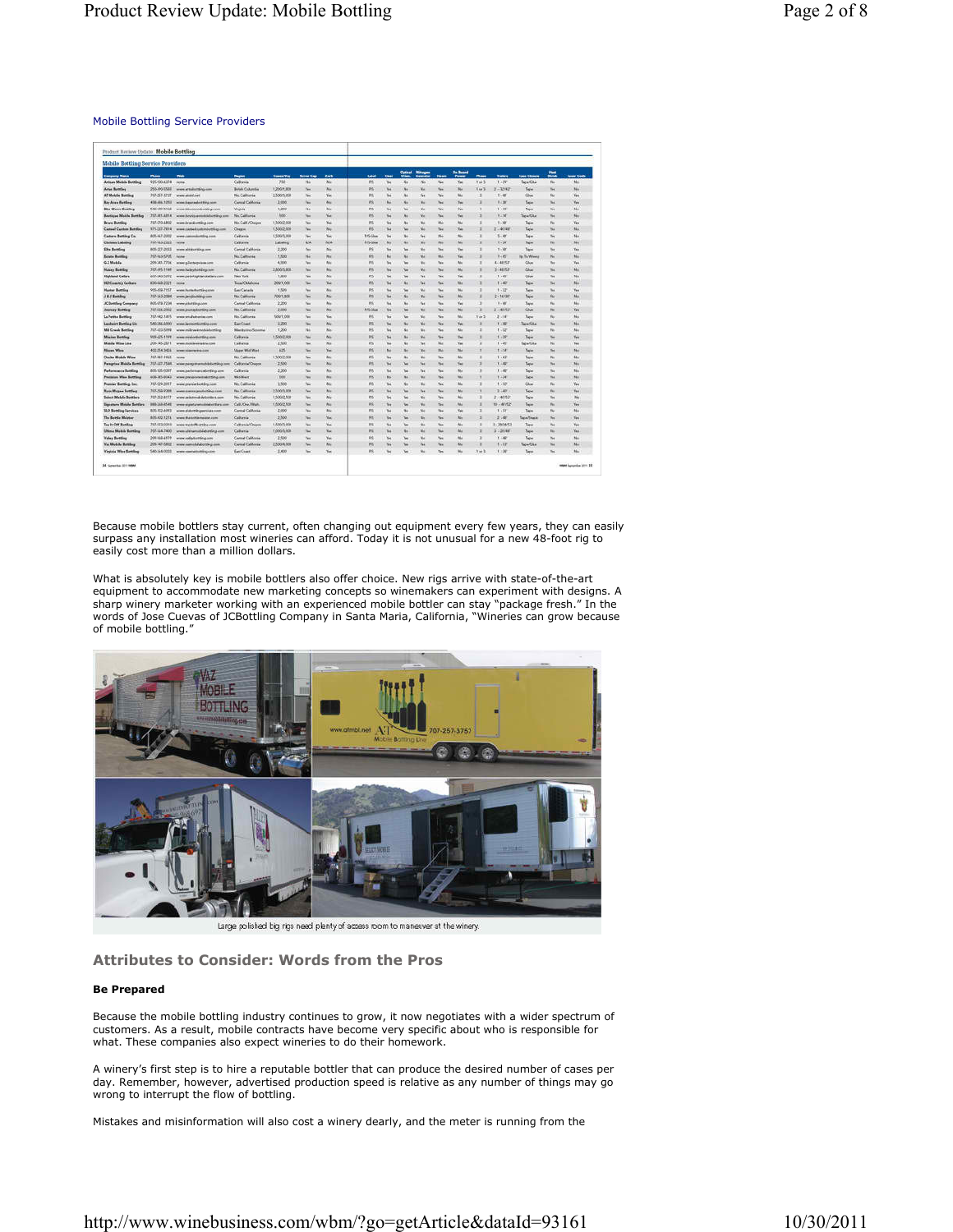moment the mobile trailer heads toward the winery, beginning with a setup fee. The meter is also running when wine is not properly filtered or at the correct temperature or when the winery is not ready with a crew at the scheduled time.

One of the more common complaints from bottlers is that wineries do not have everything on site (bottles, corks, foils) when the trailer arrives. Landwirt Bottling in Virginia, among others, is quite specific as its price sheets specify charges for hundreds of dollars per hour for "winery-caused downtime."

Local mobile bottlers advise wineries to research their production capabilities before designing a bottle. Bottlers said over and over to discuss the design concept early. Trailers all vary, and some may not be able to handle a winery's package—be it types of bottles (dimensions and shape), the preferred closure, foil and label. Bottling companies' websites detail their services and equipment.

All 41 bottling companies interviewed offered very good advice because they have seen the mistakes. Without question, their number one concern is the bottle.

#### **The Bottle**

Mobile bottlers tell you everything begins with the bottle. It is the packaging "canvas" to which everything is applied. Bottling is a "downstream flow," with each step contingent upon the success of the prior station.

"Whenever we have a problem, often the 'hiccup' started long before we showed up," said Derek Palm, owner of Select Mobile Bottlers. "Our job is to take each piece (glass, cork, foil and label) and try to assemble a package according to marketing's concept."

He continued, "If everyone does their job, we can have a good bottling run. From the beginning it is important to get marketing people meeting with all other parties involved with samples, preferably in the same room." Accordingly, it is imperative to get current, accurate bottle specifications and dimensions.

That said, something that has really plagued mobile bottlers in the past few years has been bad glass. Bottlers suggest things are getting better, but they still advise caution and "buyer beware." You get what you pay for, and cheap glass will cost you—certainly in money for downtime and lost production on the bottling line due to breakage, poor cork, foil and label application.

Julie Hagler Lumgair, Pinot Noir winemaker of Windsor Oaks Winery in Windsor, California, has a simple suggestion. "Get to know your vendor customer service representatives quickly. These are the people who will respond when an issue arises. The next thing is to establish a rapport with the Q&A people. When you start bottling, service is the absolute key.

The word on the street was problematic Chinese glass, but it is finally starting to improve. Initially, China saw an opportunity to make money prior to the U.S. market crash but unfortunately invested heavily in used equipment. Now they have new machinery, but mobile people again advise to be careful. Today not all domestic glass vendors will handle Chinese products.

A Sonoma County custom facility bottling 3.5 million cases per year told me, "We all say we have run Chinese glass, but we cannot talk knowledgeably about which plant produced the bottles. The problem is there are seven different plants, and not all of them are good. Our advice is to survey the importers and ask who is ISO-compliant."

Problems arise when manufacturers do not maintain their molds or pull the glass before it can set properly. You will hear expressions like "heavy seams, bulges, sunken bulge and flat side." For mobile bottlers, this translates into a number of problems, primarily poor label application.

A sag can result in a crooked bottle, which explodes when a fill spout is inserted. Too thin a bottle will also burst. Obviously, both are expensive problems on a bottling line. Loss of production is one thing; a bent fill spout will ruin a winery's day, and the bottler will be extremely unhappy.

Bottlers will often want to see your glass prior to bottling day and will compare the glass to the specification sheets. Bottlers advise wineries to review spec sheets from the manufacturer annually. A simple test is to get samples far in advance and simply roll a bottle across a table. You will see bulges immediately, and the neck will waver if the bottle has sunk.

It is always best to hold the salespeople's feet to the fire and consult with fellow winery references and mobile crews. The bottlers can tell you who is having problems.

#### **The Label**

The most critical application to the bottle will be the label, so involve everyone, from marketing and label printers to bottle reps with samples and the mobile bottler.

For a successful application every bottler will tell you to "think KISS" or "keep it simple, stupid." Much has been written about label application but, in short, the bottler would recommend nothing larger than a six-inch label panel, and smaller is better. Smaller makes it easier to avoid bottle seams and accommodate the "flat" bottle.

**© 2011 Wine Communications Group - all rights reserved. about us | privacy & terms | help | contact us**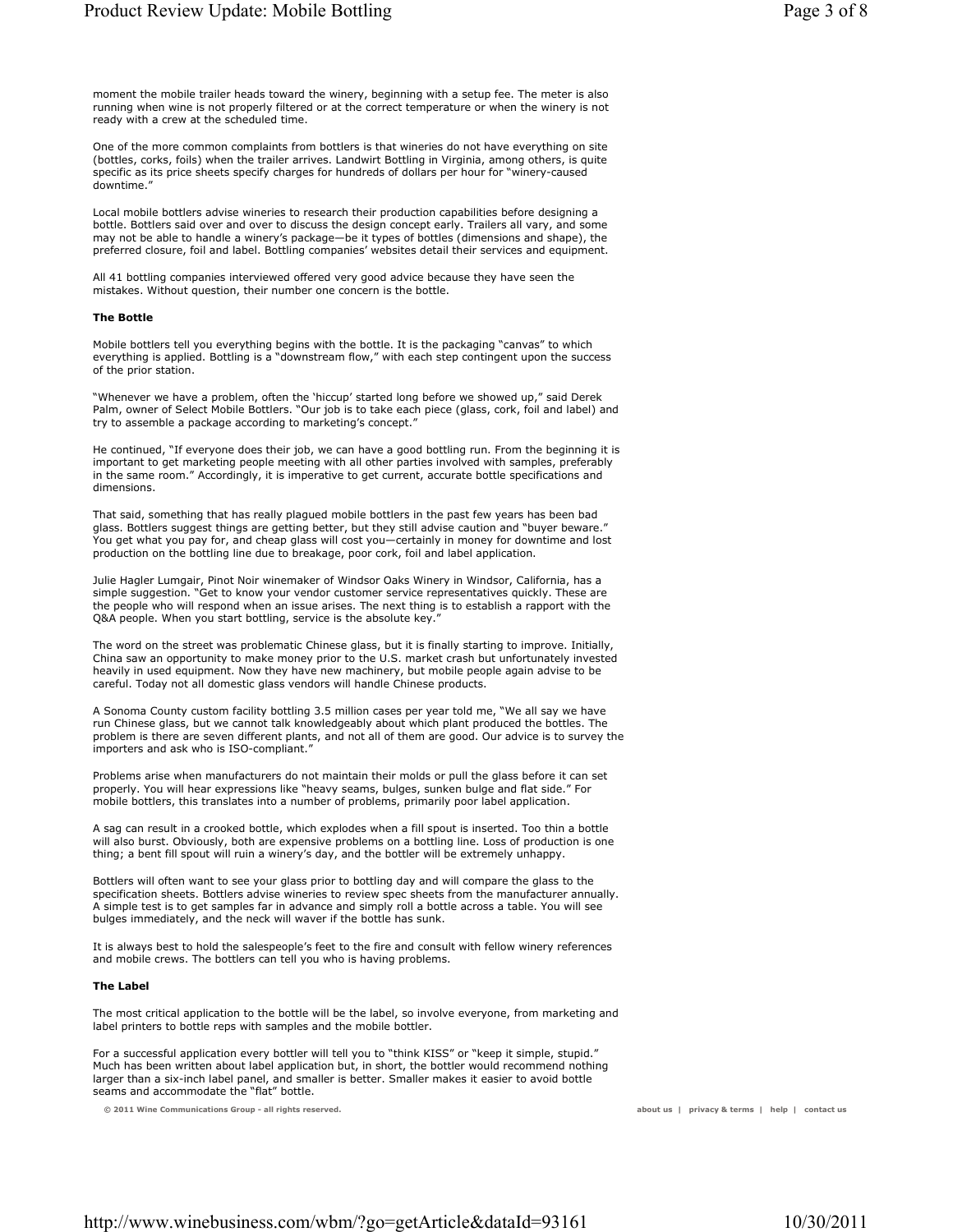

A perfect 350-degree full-wrap label on a bottle at Merry Edwards Winery, applied by Peregrine Mobile Bottling.

Most mobile trailers have clear label capability but do not like them because application and separation from the web can be difficult. Anything less than a perfect bottle can result in bubbles. The original idea with clear was to make the label look like a silk screen. A sidenote: Only three bottlers in the entire country are able to apply glue labels.

Approximately one-half of bottlers do not have optical orientation for arranging and spacing complex label packages, so it is advisable to consult with bottling companies before you allow marketing to run free in design. Getting truly accurate orientation requires a rotary labeling system versus an inline vacuum belt. Rotary labelers are expensive, more difficult to operate and therefore rare in the field, but they are available if needed.

Aside from orientation, mobile companies also offer full-wrap label application. One of the best I have seen was executed by Peregrine Mobile Bottling of Napa on a Merry Edwards Winery's Pinot Noir, a full 350 degrees and absolutely perfect.

Finally, many label designers will tell you digital printing is the future, simply because design and last minute changes are easy. Endless infinite adjustments can be made based on your bottler's recommendations before committing to a press run.

If you really want a flawless bottling day, ask if the bottler will take a few cases of sample bottles and do a trial run with your entire package, from label to capsule to closure. That is the kind of bottler you will want to stay with.

#### **The Foil**

In WBM's November 2006 issue, I wrote extensively about properly sizing foils to the bottle and the importance of demanding exact specifications from the manufacturer.

"I had some foils from a bottling three years earlier; and when I reordered, they were completely different. The specs were simply wrong," said Lumgair at Windsor Oaks.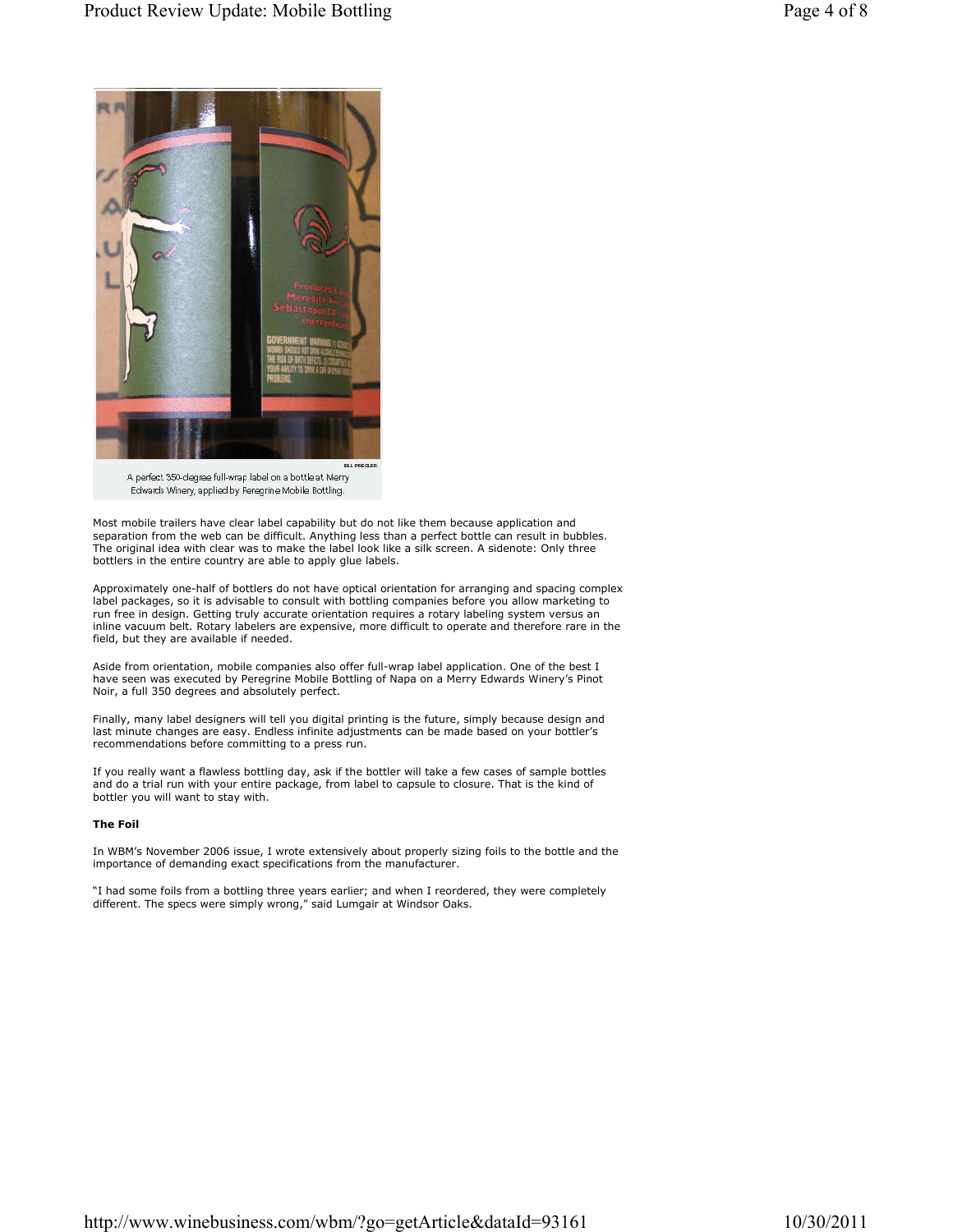

Mill Creek Bottling demonstrates how properly sized foils result in trouble-free application.

Experienced bottlers will make sure foils are sized correctly to fit the bottle. Too tight and they will not go on; too large results in excess material, causing wrinkles.

Mishandling (from the supplier or at the winery) will cause out-of-round foils that hamper automatic application. This results in the winery paying for someone to physically hand-apply the foil to each bottle, which can slow down production. The bottler will be helpful in matching the foil to the bottle so, again, have samples on hand with the sales representative present in the room.

A problem that emerged recently was separation rings showing up too close to the skirt. The rings are an integral part of the design, which allows for individual foils to release from the "tube" or stick of foils from the manufacturer. "This resulted in no separation or a late delivery to the bottle," said Bill Kreck of Mill Creek Bottling.

He added, "I always advise people not to save money on foils. I recommend they avoid 80 microns (thickness) because they are too thin and can easily be damaged in handling or during application. Upgrade to 90 to 110 microns. The cost difference is minimal compared to the host of potential problems eliminated. Custom foils may go as high as 120."

#### **Closures**

It is important for wineries to discuss the bottler's equipment prior to designing their package. Some years ago when I sold bottling equipment, I suggested mobile bottlers consider adding screw cappers, and they thought I was crazy. Today 36 out of 41 mobile companies offer the service. In WBM's 2011 Closure Survey Report (June), 46 percent of all responding small wineries were using screw caps.

Again, wineries today are experimenting with more than one type of closure so make sure the trailer can handle your packaging. They all offer corking, both natural and synthetic. Only 13 trailers nationwide would consider the Zork closure.

Closure preferences are regional, but the same closure survey shows screw caps are on the rise. Hunter Bottling in Ontario, Canada said 60 percent of their production is now under caps. Artus Bottling in British Columbia started at zero, and now half of all production uses caps. Other bottlers will suggest 20 to 30 percent, which is still significant.

#### **Trends: Be flexible & experiment**

The mobile industry works to stay nimble. Over the past few years, with new pressures from a sour economy, wineries have had to make changes and, in turn, mobile bottlers have had to adapt.

#### **Shorter Runs**

In a major departure from the past, the majority of bottlers say they are seeing shorter, more frequent bottling runs. A winery's typical 12-month packaging schedule (and release dates) may now be extended to 18 months.

What might have been a single 3,000-case run is now split into two runs of 1,500 cases. As the economy slowed, wineries, distributors and end users (restaurants) did not want case goods growing dust.

#### **More SKUs**

Mobile operators expect shorter runs to continue because wineries are also learning to diversify. A dozen or more labels under one roof is no longer the exception as wineries are offering choices or "something for everyone.'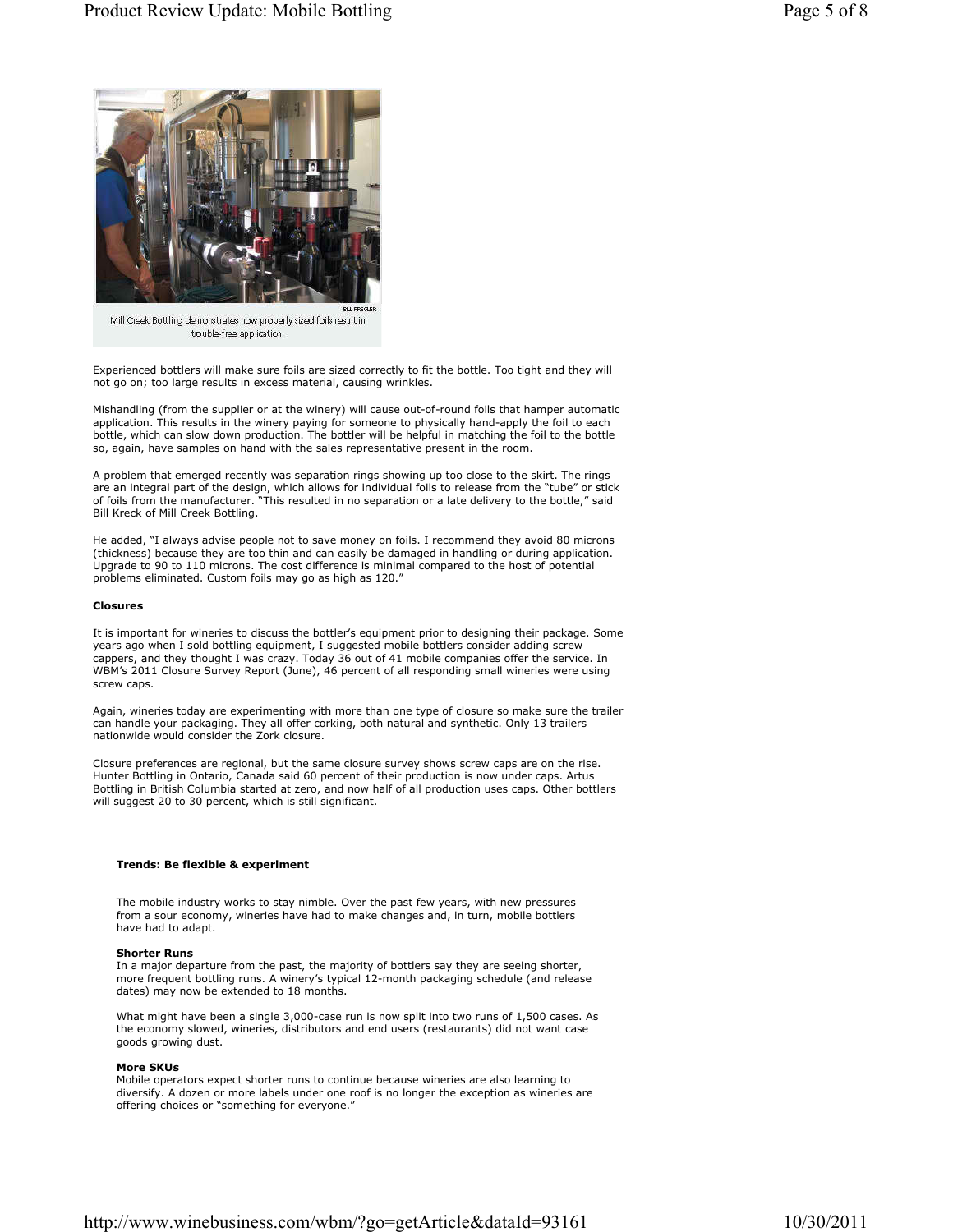#### **More Frequent Packaging Changes**

Increasingly, marketing is experimenting with packaging, and this is one reason behind the explosive growth in digital label printing. WBM's recent update on Digital Printing (August 2011) discusses how immediate turn-around time is becoming a marketing prerequisite.

From design to proof to finished labels, digital label production flows effortlessly. Just as important, last-minute design changes—shapes to colors to verbiage—are a snap, so working with the bottler gets even easier.

All this means wineries can produce more wines, in shorter runs, with different packages to accommodate a wider selection of customer. "You simply cannot afford to sit on product, said the Mobile Wine Line. "We see small wineries of 5,000 cases doing numerous small lots. If you are not selling, then change the labels or go to screw caps instead of corks. Experimenting appears to be the key." Accordingly, wineries are also demanding more mobile bottling flexibility with closures and foils.

At the same time, mobile companies are bottling more shiners (unlabeled but sealed bottles), enabling marketing to experiment at a later date. If need be, shiners can also be sold as excess inventory to other parties and labeled under a different brand. All of this is a calculated attempt to stay abreast of trends, price-points and tightened inventory levels.

Lastly, we are already hearing of container changes. La Petite Bottling Company of Napa is doing trial runs with the new aluminum bottles. G3 Mobile out of Modesto is currently running five trailers, one of which is dedicated to bag-in-box containers. Box and pouchfilling equipment is rapidly evolving, and I predict will start showing up as an added service in future trailers. **wbm**

#### **Sparging**

Another area to prequalify is the sparging process, both prior to filling the bottle and applying the closure. Depending on the age of the trailer and level of sophistication of the monoblock, this may be the make-or-break deal for a winemaker when deciding on a company.

Many types of fillers now have a combination of a rinser and sparger prior to filling. Some winemakers may shy away from rinsing their bottles, especially if their on-site water is questionable, and some claim the slightest amount (drop) of residual water will taint their wine.

Ultimately, if you need to clean box dust from bottles, a sparger alone will not accomplish the task. All a sparger does is evenly distribute the dust on the entire inside of the bottle.

Dust does not come out of a skinny neck with an air blast. In the old days, to prove the point, we would ask a cigarette smoker to drop a large ash inside a clean bottle then sparge and marvel at the perfectly-distributed gray powder-coat inside. Buying better glass helps prevent dust.

The latest breakthrough in sparging is the introduction of the new on-board nitrogen generators. I predict this will follow the same path as screw caps, and most bottlers will soon have them. Providing 99.99 percent pure dry nitrogen at a constant flow rate 24/7/365 is the first step in eliminating the dewers and nitrogen bottles from bottling day.



Today's mobile trailers, such as this one belonging to Peregrine Mobile Bottling, are models of high-speed efficiency and technology

It is uncanny how often rented dewers go empty halfway through the bottling run. This is usually the result of a winemaker underestimating nitrogen demands (flow and duration) for sparging.

Generators will relieve winemakers of another bothersome task and prevent another expensive hiccup. Remember, while the bottler is waiting for another dewer to be delivered, they are looking at their watch.

Ryan-McGee Bottling in Napa said it was so tired of dewers that it immediately considered a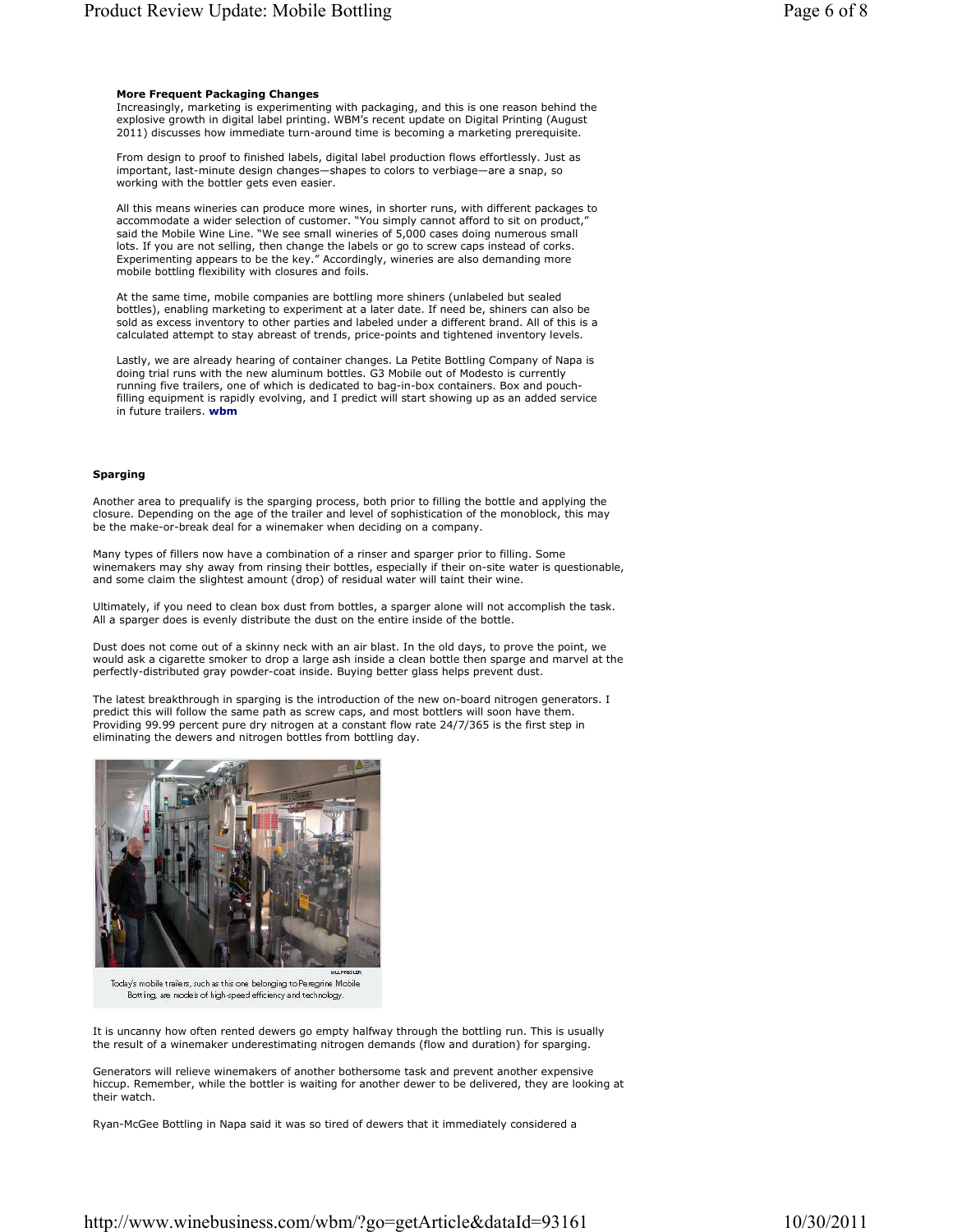generator. They offer the service as an up-charge but feel it will more than offset the cost and problems with rental nitrogen bottles.

#### **Other Services**

There are many other things to consider before hiring the mobile trailer. Source of power is important as most bottling equipment is 220 V-three phase. Wineries may have to step up or step down electrical to meet the demands of the trailer. Here again, the best solution is the trailer that arrives with on-board power.

The physical size of a trailer is often overlooked, and a bottler will usually require a site visit. Remember, on bottling day the meter is running, and that highly polished trailer just came to a halt at that low-hanging branch off the heritage oak tree you proudly display on your label. Chain saws, anyone?

In the past, mobile bottlers would sanitize their equipment with hot water, even ozone. Not only are hundreds of gallons of water wasted but much depends on the quality of the water coming from your well. Also, hot water does not penetrate into the hiding places of bugs. Only latent transfer of intense heat (steam) will raise the kill ratio to sterile.

Today, 35 of the bottlers interviewed now rely exclusively on steam for sterilization. Steam saves time, energy and water consumption. If a winery is considering investing in steam for other applications, like barrels and tank cleaning, take notice of what the bottling professionals are doing.

Lastly, there are other issues, like case closing (tape versus glue) and whether heat-shrink capsuling is available, though we seldom see that any more, and finally, laser or ink jet coding.

Coding is growing, and trailers are now beginning to offer the service. It affords the winery traceability for product, marketing and overall quality control. If the trailer is without a coder, it is easily rented and added into the conveyor system. I was advised that laser can be touchy; inkjet is easy so find what is comfortable for the bottler.



Nissen Wine, a small bottling line, arrives in the snow of Nebraska.

#### **Plan Ahead, They're Busy**

If I question my ability to perform a task, I generally defer to people who do it for a living every day and have experienced the good with the bad and the ugly. Mobile bottlers fit this description perfectly.

Winemaker Lumgair at Windsor Oaks had a great line about mobile bottling. "We are a small artisan winery that cannot assume ownership of bottling equipment so we rent the service. It is a lot like doing exercise for my abs. I may not want to do it, but the results are great so get a detailed plan and get it done.

At the same time, make sure to look closely at the bottling trailer. Merry Edwards of Merry Edwards Winery said, "Cleanliness and organization are an indicator of how well it runs. It is a reflection of the owner/operator."

Not surprisingly, these companies are very busy as more winemakers are beginning to understand their education was more about winemaking than bottling. I predict this nationwide service industry will continue to experience nothing but growth. With 6,700 wineries in the U.S. and Canada alone, and the vast majority of these producing less than 10,000 cases per year, there is plenty of potential.

And it is across the board. Mobile bottlers arrive with short fifth-wheel rigs and cater to small wineries at the end of dirt roads with barking dogs. Large operators will often park a high-speed rig at a major facility for a month or longer.